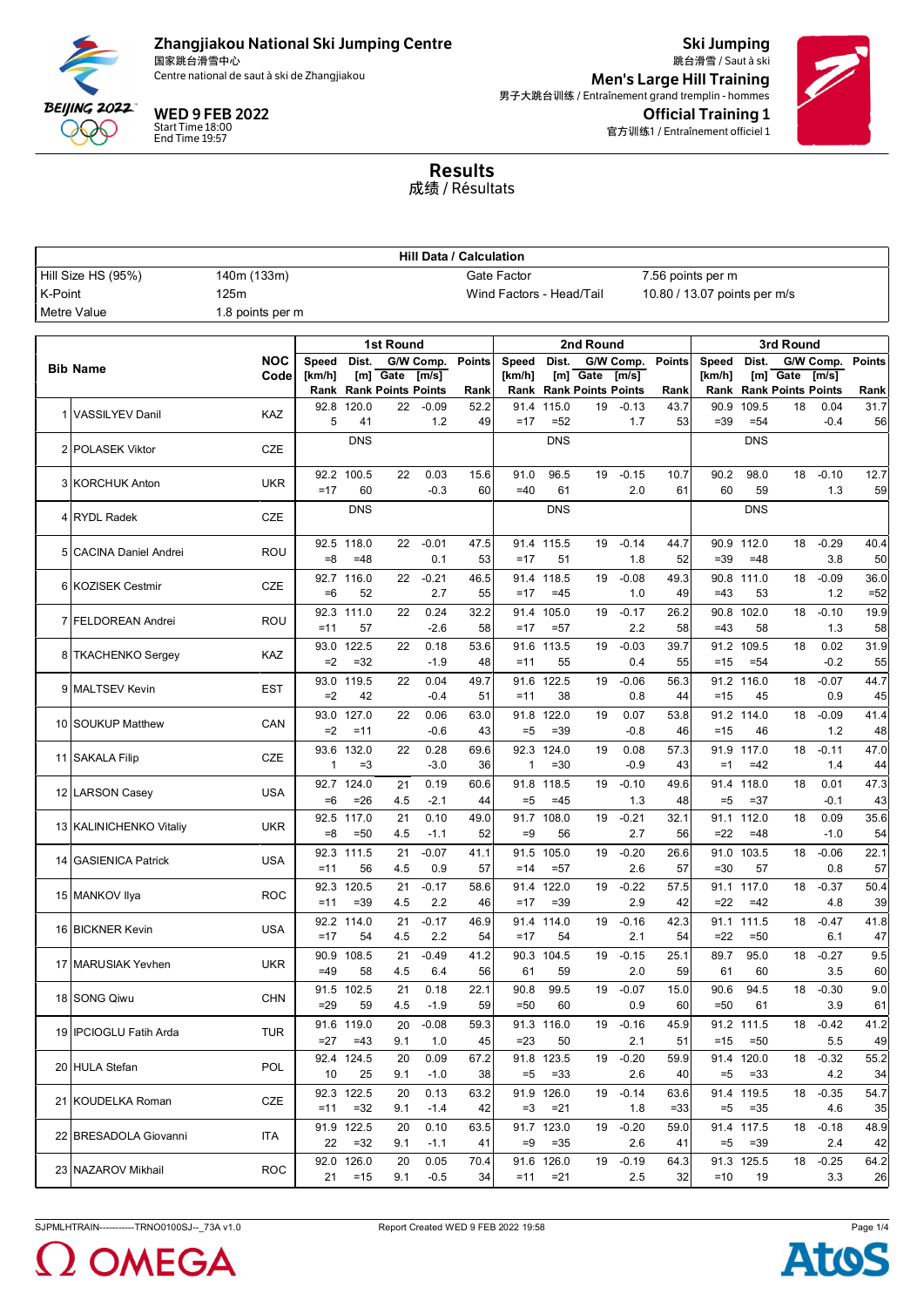

国家跳台滑雪中心 Centre national de saut à ski de Zhangjiakou

WED 9 FEB 2022

Start Time 18:00 End Time 19:57

Ski Jumping 跳台滑雪 / Saut à ski Official Training 1 官方训练1 / Entraînement officiel 1 Men's Large Hill Training 男子大跳台训练 / Entraînement grand tremplin - hommes



Results 成绩 / Résultats

|    |                                |            | 1st Round  |                                |            |                |               |                | 2nd Round      |                                |                |                |               | 3rd Round        |                                |           |              |  |
|----|--------------------------------|------------|------------|--------------------------------|------------|----------------|---------------|----------------|----------------|--------------------------------|----------------|----------------|---------------|------------------|--------------------------------|-----------|--------------|--|
|    | <b>Bib Name</b>                | NOC        | Speed      | Dist.                          |            | G/W Comp.      | <b>Points</b> | Speed          | Dist.          |                                | G/W Comp.      | <b>Points</b>  | Speed         | Dist.            |                                | G/W Comp. | Points       |  |
|    |                                | Code       | [km/h]     |                                | [m] Gate   | [m/s]          |               | [km/h]         |                | [m] Gate                       | [m/s]          |                | [ $km/h$ ]    |                  | [m] Gate                       | [m/s]     |              |  |
|    |                                |            |            | <b>Rank Rank Points Points</b> |            |                | Rank          |                |                | <b>Rank Rank Points Points</b> |                | Rank           |               |                  | <b>Rank Rank Points Points</b> |           | Rank         |  |
|    | 24 DEAN Decker                 | <b>USA</b> | 92.1       | 115.0                          | 20         | 0.00           | 51.1          | 91.8           | 118.0          | 19                             | $-0.06$        | 48.2           | 91.5          | 112.5            | 18                             | $-0.21$   | 40.2         |  |
|    |                                |            | $=19$      | 53                             | 9.1        | 0.0            | 50            | $= 5$          | 48             |                                | 0.8            | 50             | 4             | 47               |                                | 2.7       | 51           |  |
|    | 25 AALTO Antti                 | <b>FIN</b> | 92.1       | 122.0                          | 19         | 0.16           | 66.7          | 91.5           | 127.0          | 18                             | 0.00           | 68.1           | 91.4          | 126.5            | 18                             | $-0.20$   | 65.3         |  |
|    |                                |            | $=19$      | $= 36$                         | 13.8       | $-1.7$         | 39            | $=14$          | $=16$          | 4.5                            | 0.0            | 29             | $=5$          | $=13$            |                                | 2.6       | $= 21$       |  |
|    | 26 BOYD-CLOWES Mackenzie       | CAN        | 92.3       | 125.0                          | 19         | 0.38           | 69.7          | 92.0           | 123.0          | 18                             | $-0.12$        | 62.5           | 91.6          | 127.5            | 18                             | $-0.20$   | 67.1         |  |
|    |                                |            | $=11$      | 24                             | 13.8       | $-4.1$         | 35            | 2              | $= 35$         | 4.5                            | 1.6            | 36             | 3             | 11               |                                | 2.6       | 16           |  |
|    | 27 AIGRO Artti                 | EST        |            | 91.7 124.0                     | 19         | 0.38           | 67.9          |                | 91.2 124.5     | 18                             | $-0.23$        | 66.6           | 91.0          | 117.5            | 18                             | $-0.22$   | 49.4         |  |
|    |                                |            | $=24$      | $= 26$                         | 13.8       | $-4.1$         | 37            | $= 28$         | $=26$          | 4.5                            | 3.0            | 30             | $= 30$        | $=39$            |                                | 2.9       | 40           |  |
|    |                                |            | 91.7       | 124.0                          | 19         | $-0.05$        | 72.7          | 91.3           | 126.5          | 18                             | $-0.28$        | 70.9           | 91.3          | 121.0            | 18                             | $-0.03$   | 53.2         |  |
|    | 28 WASEK Pawel                 | <b>POL</b> | $= 24$     | $= 26$                         | 13.8       | 0.7            | 32            | $= 23$         | $=19$          | 4.5                            | 3.7            | 22             | $=10$         | 32               |                                | 0.4       | 37           |  |
|    |                                |            | 92.3       | 118.5                          | 19         | $-0.26$        | 65.5          | 91.9           | 117.5          | 18                             | $-0.20$        | 53.6           | 91.9          | 118.0            | 18                             | $-0.14$   | 49.2         |  |
| 29 | <b>PETER Dominik</b>           | SUI        | $=11$      | 47                             | 13.8       | 3.4            | 40            | $=3$           | 49             | 4.5                            | 2.6            | 47             | $=1$          | $= 37$           |                                | 1.8       | 41           |  |
|    |                                |            |            | <b>DNS</b>                     |            |                |               |                | <b>DNS</b>     |                                |                |                |               | <b>DNS</b>       |                                |           |              |  |
| 30 | PEDERSEN Robin                 | <b>NOR</b> |            |                                |            |                |               |                |                |                                |                |                |               |                  |                                |           |              |  |
|    |                                |            | 91.7       | 122.5                          | 19         | $-0.28$        | 73.0          | 91.3           | 123.0          | 18                             | $-0.21$        | 63.6           | 91.3          | 127.0            | 18                             | $-0.13$   | 65.3         |  |
|    | 31   TROFIMOV Roman Sergeevich | <b>ROC</b> | $=24$      | $=32$                          | 13.8       | 3.7            | 31            | $= 23$         | $= 35$         | 4.5                            | 2.7            | $= 33$         | $=10$         | 12               |                                | 1.7       | $= 21$       |  |
|    |                                |            | 91.1       | 125.5                          | 19         | $-0.29$        | 78.5          | 90.6           | 128.5          | 18                             | $-0.03$        | 71.2           | 90.3          | 119.5            | 17                             | $-0.13$   | 56.3         |  |
|    | 32 ZOGRAFSKI Vladimir          | <b>BUL</b> | $=39$      | $= 21$                         | 13.8       | 3.8            | 21            | $= 53$         | $=11$          | 4.5                            | 0.4            | 19             | $= 58$        | $= 35$           | 4.5                            | 1.7       | 33           |  |
|    |                                |            |            |                                |            | 0.13           | 76.9          |                |                |                                | $-0.03$        |                |               |                  | 17                             | $-0.13$   | 62.6         |  |
| 33 | <b>AMMANN Simon</b>            | SUI        | 91.8<br>23 | 127.5<br>10                    | 19<br>13.8 | $-1.4$         | 24            | 91.3<br>$= 23$ | 127.5<br>$=14$ | 18<br>4.5                      | 0.4            | 69.4<br>26     | 90.8<br>$=43$ | 123.0<br>$= 28$  | 4.5                            | 1.7       | 30           |  |
|    |                                |            |            |                                |            |                |               |                |                |                                |                |                |               |                  |                                |           |              |  |
|    | 34 KUBACKI Dawid               | <b>POL</b> | 91.3       | 126.0                          | 18         | 0.40           | 75.8          | 91.2           | 129.5          | 17                             | $-0.18$        | 79.6           | 91.0          | 125.0            | 17                             | $-0.05$   | 65.2         |  |
|    |                                |            | $=32$      | $=15$                          | 18.3       | $-4.3$         | 27            | $= 28$         | $=5$           | 9.1                            | 2.4            | 5              | $= 30$        | $=20$            | 4.5                            | 0.7       | 23           |  |
|    | 35 ITO Daiki                   | <b>JPN</b> | 91.0       | 113.0                          | 18         | 0.25           | 54.0          |                | 90.7 115.0     | 17                             | $-0.31$        | 55.2           | 90.6          | 117.0            | 17                             | $-0.06$   | 50.9         |  |
|    |                                |            | $=44$      | 55                             | 18.3       | $-2.7$         | 47            | 52             | $=52$          | 9.1                            | 4.1            | 45             | $= 50$        | $=42$            | 4.5                            | 0.8       | 38           |  |
| 36 | <b>SADREEV Danil</b>           | ROC        | 90.9       | 131.0                          | 18         | $-0.04$        | 89.6          | 90.6           | 126.5          | 17                             | $-0.33$        | 76.1           | 90.5          | 129.5            | 17                             | $-0.07$   | 73.5         |  |
|    |                                |            | $=49$      | =5                             | 18.3       | 0.5            | 6             | $= 53$         | $=19$          | 9.1                            | 4.3            | 13             | $= 55$        | 9                | 4.5                            | 0.9       | $= 8$        |  |
|    | 37 KLIMOV Evgeniy              | <b>ROC</b> | 91.6       | 129.0                          | 18         | 0.24           | 82.9          | 91.5           | 129.0          | 17                             | $-0.16$        | 78.4           |               | 91.2 131.0       | 17                             | 0.00      | 75.3         |  |
|    |                                |            | $=27$      | $=8$                           | 18.3       | $-2.6$         | 19            | $=14$          | $= 8$          | 9.1                            | 2.1            | $\overline{7}$ | $=15$         | $=6$             | 4.5                            | 0.0       | $=6$         |  |
|    | 38 KOBAYASHI Junshiro          | JPN        | 91.5       | 126.5                          | 18         | 0.56           | 75.0          | 91.0           | 120.5          | 17                             | $-0.18$        | 63.4           | 90.9          | 117.5            | 17                             | $-0.21$   | 53.7         |  |
|    |                                |            | $=29$      | $=13$                          | 18.3       | $-6.0$         | $= 28$        | $=40$          | 43             | 9.1                            | 2.4            | 35             | $= 39$        | $=39$            | 4.5                            | 2.7       | 36           |  |
|    |                                |            | 91.4       | 139.0                          | 18         | 0.31           | 100.2         | 91.0           | 133.0          | 17                             | $-0.13$        | 85.2           | 91.1          | 132.0            | 17                             | $-0.15$   | 79.1         |  |
| 39 | <b>TANDE Daniel Andre</b>      | <b>NOR</b> | 31         | 1                              | 18.3       | $-3.3$         | 2             | $=40$          | $=2$           | 9.1                            | 1.7            | 2              | $=22$         | 5                | 4.5                            | 2.0       | 5            |  |
|    |                                |            | 90.4       | 126.5                          | 17         | $-0.05$        | 86.2          | 90.5           | 124.5          | 17                             | $-0.12$        | 69.8           | 90.3          | 126.5            | 17                             | $-0.30$   | 71.1         |  |
|    | 40 PASCHKE Pius                | <b>GER</b> | $= 59$     | $=13$                          | 22.8       | 0.7            | 14            | $= 56$         | $= 26$         | 9.1                            | 1.6            | $= 24$         | $= 58$        | $=13$            | 4.5                            | 3.9       | 11           |  |
|    |                                |            | 91.1       | 126.0                          | 17         | $-0.18$        | 87.0          | 91.2           | 124.0          | 17                             | $-0.19$        | 69.8           | 91.1          | 122.5            | 17                             | $-0.28$   | 63.7         |  |
|    | 41   DESCHWANDEN Gregor        | SUI        | $=39$      | $=15$                          | 22.8       | 2.4            | $=10$         | $= 28$         | $= 30$         | 9.1                            | 2.5            | $= 24$         | $=22$         | 30               | 4.5                            | 3.7       | 28           |  |
|    |                                |            | 91.0       | 125.5                          | 17         | $-0.24$        | 86.8          | 91.1           | 118.5          | 17                             | $-0.32$        | 61.6           |               | 90.9 122.0       | 17                             | $-0.11$   | 60.5         |  |
|    | 42 NAKAMURA Naoki              | <b>JPN</b> | $=44$      | $= 21$                         | 22.8       | 3.1            | 13            | $= 36$         | $=45$          | 9.1                            | 4.2            | 38             | $=39$         | 31               | 4.5                            | 1.4       | 31           |  |
|    |                                |            |            | 91.2 131.0                     | 17         | $-0.23$        | 96.6          |                | 91.2 127.5     | 17                             | $-0.26$        | 77.0           |               | 91.1 125.0       | 17                             | $-0.14$   | 66.3         |  |
|    | 43 ZYLA Piotr                  | POL        | $=34$      | $= 5$                          | 22.8       | 3.0            | 3             | $= 28$         | $=14$          | 9.1                            | 3.4            | $=10$          | $=22$         | $=20$            | 4.5                            | 1.8       | 18           |  |
|    |                                |            |            |                                |            |                |               |                | 90.5 124.5     |                                |                |                |               |                  |                                | $-0.10$   |              |  |
|    | 44   TSCHOFENIG Daniel         | AUT        | $= 59$     | 90.4 121.0<br>38               | 17<br>22.8 | $-0.25$<br>3.3 | 78.9<br>20    | $= 56$         | $= 26$         | 17<br>9.1                      | $-0.17$<br>2.2 | 70.4<br>23     | 57            | 90.4 124.5<br>24 | 17<br>4.5                      | 1.3       | 64.9<br>24   |  |
|    |                                |            |            |                                |            |                |               |                |                |                                |                |                |               |                  |                                |           |              |  |
|    | 45 STOCH Kamil                 | POL        |            | 90.5 126.0                     | 17         | $-0.31$        | 88.7          |                | 90.6 123.5     | 17                             | $-0.15$        | 68.4           |               | 90.6 125.0       | 17                             | $-0.18$   | 66.9         |  |
|    |                                | $= 57$     | $=15$      | 22.8                           | 4.1        | 7              | $= 53$        | $= 33$         | 9.1            | 2.0                            | 28             | $=50$          | $=20$         | 4.5              | 2.4                            | 17        |              |  |
|    | 46 PREVC Peter                 | <b>SLO</b> |            | 91.1 123.5                     | 17         | $-0.33$        | 84.4          |                | 91.1 124.5     | 17 <sup>2</sup>                | $-0.34$        | 72.6           |               | 91.0 126.5       | 17                             | $-0.28$   | 70.9         |  |
|    |                                |            | $=39$      | $= 30$                         | 22.8       | 4.3            | 16            | $= 36$         | $= 26$         | 9.1                            | 4.4            | 16             | $= 30$        | $=13$            | 4.5                            | 3.7       | 12           |  |
|    | 47 FETTNER Manuel              | AUT        |            | <b>DNS</b>                     |            |                |               |                | 90.9 128.5     | 17                             | $-0.29$        | 79.2           |               | 91.0 133.0       | 17                             | $-0.22$   | 81.8         |  |
|    |                                |            |            |                                |            |                |               | $=47$          | $=11$          | 9.1                            | 3.8            | 6              | $= 30$        | $=1$             | 4.5                            | 2.9       | $\mathbf{1}$ |  |
|    | 48 SCHMID Constantin           | <b>GER</b> |            | 91.0 119.0                     | 17         | $-0.40$        | 77.2          |                | 91.1 124.0     | 17                             | $-0.28$        | 71.0           |               | 91.1 123.5       | 17                             | $-0.28$   | 65.5         |  |
|    |                                |            |            | $=44$ $=43$                    | 22.8       | 5.2            | 23            | $= 36$         | $= 30$         | 9.1                            | 3.7            | $=20$          | $=22$         | 27               | 4.5                            | 3.7       | 20           |  |

**OMEGA** 

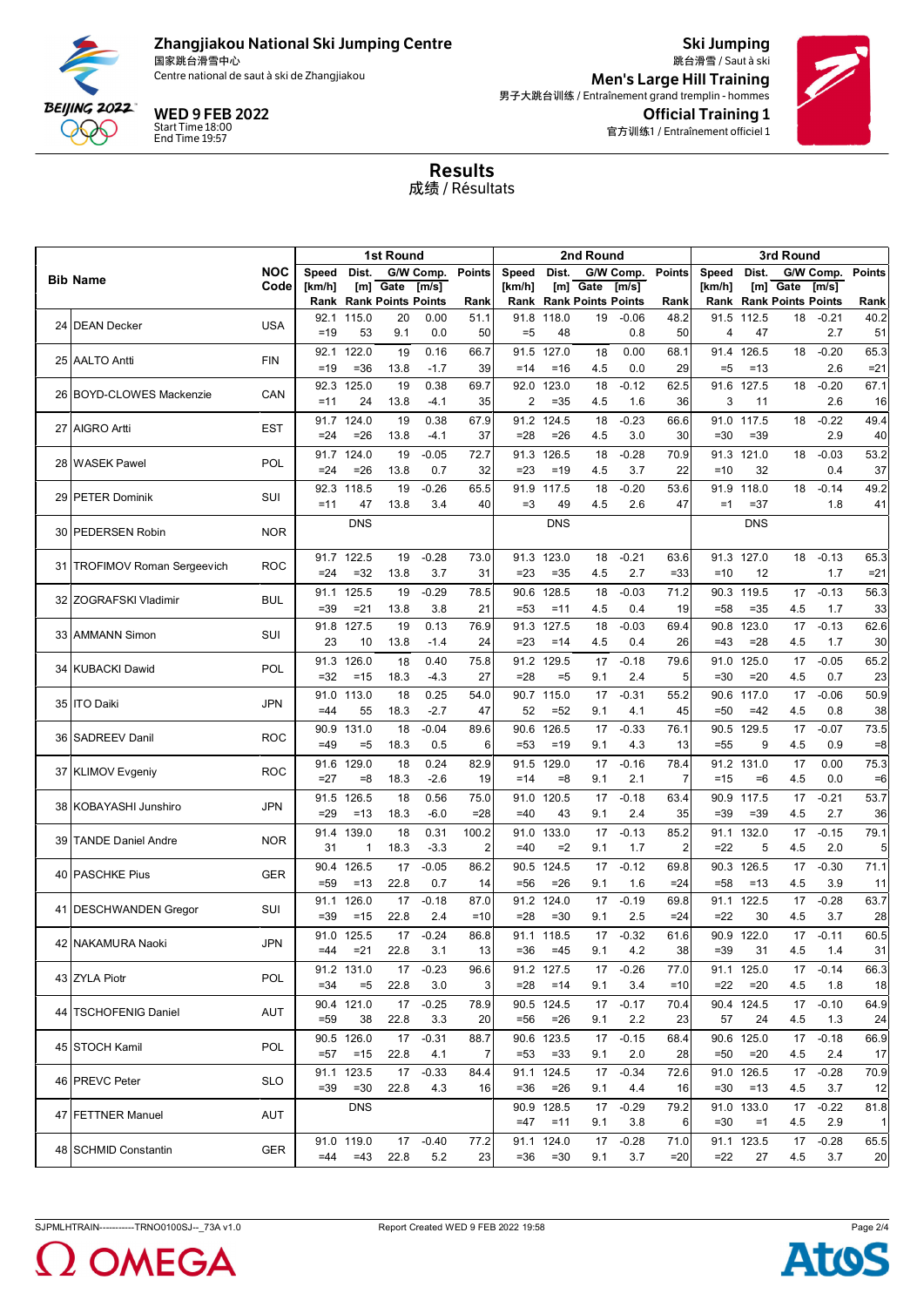

国家跳台滑雪中心 Centre national de saut à ski de Zhangjiakou

WED 9 FEB 2022 Start Time 18:00 End Time 19:57

Ski Jumping 跳台滑雪 / Saut à ski Official Training 1 官方训练1 / Entraînement officiel 1 Men's Large Hill Training 男子大跳台训练 / Entraînement grand tremplin - hommes



Results 成绩 / Résultats

|    |                          | 1st Round  |                |                         |                                |                   |               |                | 2nd Round      |                                |                | 3rd Round     |               |                |                                |                |                |
|----|--------------------------|------------|----------------|-------------------------|--------------------------------|-------------------|---------------|----------------|----------------|--------------------------------|----------------|---------------|---------------|----------------|--------------------------------|----------------|----------------|
|    | <b>Bib Name</b>          | <b>NOC</b> | <b>Speed</b>   | Dist.                   |                                | G/W Comp.         | <b>Points</b> | <b>Speed</b>   | Dist.          |                                | G/W Comp.      | <b>Points</b> | Speed         | Dist.          |                                | G/W Comp.      | <b>Points</b>  |
|    |                          | Code       | [km/h]         |                         | $[ml]$ Gate                    | $\overline{Im/s}$ |               | [km/h]         |                | $[m]$ Gate                     | [m/s]          |               | [km/h]        |                | $[m]$ Gate                     | [m/s]          |                |
|    |                          |            |                |                         | <b>Rank Rank Points Points</b> |                   | Rank          |                |                | <b>Rank Rank Points Points</b> |                | Rank          |               |                | <b>Rank Rank Points Points</b> |                | Rank           |
|    | 49 LEYHE Stephan         | <b>GER</b> | 91.2<br>$= 34$ | 120.5<br>$=39$          | 17<br>22.8                     | $-0.26$<br>3.4    | 78.1<br>22    | 91.1<br>$= 36$ | 122.0<br>$=39$ | 17<br>9.1                      | $-0.09$<br>1.2 | 64.9<br>31    | 91.1<br>$=22$ | 120.0<br>$=33$ | 17<br>4.5                      | $-0.25$<br>3.3 | 58.8<br>32     |
|    |                          |            |                |                         |                                |                   |               |                |                |                                |                |               |               |                |                                |                |                |
|    | 50 KOS Lovro             | <b>SLO</b> | 90.9<br>$=49$  | 129.5<br>$\overline{7}$ | 17<br>22.8                     | $-0.16$<br>2.1    | 93.0<br>5     | 90.9<br>$=47$  | 129.5<br>$=5$  | 17<br>9.1                      | 0.01<br>$-0.1$ | 77.1<br>9     | 90.7<br>$=46$ | 125.0<br>$=20$ | 17<br>4.5                      | $-0.12$<br>1.6 | 66.1<br>19     |
|    |                          |            | 90.6           | 117.0                   |                                | $-0.19$           | 70.9          |                | 90.5 121.0     | 17                             | 0.00           | 61.9          |               | 111.5          | 17                             | $-0.15$        | 42.2           |
|    | 51 SATO Yukiya           | <b>JPN</b> | $= 55$         | $=50$                   | 17<br>22.8                     | 2.5               | 33            | $= 56$         | 42             | 9.1                            | 0.0            | 37            | 90.5<br>$=55$ | $=50$          | 4.5                            | 2.0            | 46             |
|    |                          |            | 91.0           | 132.0                   | 17                             | $-0.08$           | 96.4          |                | 90.9 132.0     | 17                             | $-0.08$        | 82.7          |               | 90.7 128.5     | 17                             | $-0.05$        | 71.5           |
|    | 52 ZAJC Timi             | <b>SLO</b> | $=44$          | $=3$                    | 22.8                           | 1.0               | 4             | $=47$          | $\overline{4}$ | 9.1                            | 1.0            | 4             | $=46$         | 10             | 4.5                            | 0.7            | 10             |
|    | <b>JOHANSSON Robert</b>  |            | 91.1           | 126.0                   | 17                             | $-0.18$           | 87.0          |                | 91.3 127.0     | 17                             | $-0.09$        | 73.9          |               | 91.2 126.0     | 17                             | $-0.10$        | 67.6           |
| 53 |                          | <b>NOR</b> | $=39$          | $=15$                   | 22.8                           | 2.4               | $=10$         | $=23$          | $=16$          | 9.1                            | 1.2            | 15            | $=15$         | $=17$          | 4.5                            | 1.3            | 15             |
|    | 54 PEIER Killian         | SUI        | 91.2           | 119.0                   | 17                             | $-0.34$           | 76.4          | 91.0           | 120.0          | 17                             | $-0.06$        | 60.9          | 91.0          | 123.0          | 17                             | $-0.15$        | 62.9           |
|    |                          |            | $= 34$         | $=43$                   | 22.8                           | 4.4               | 26            | $=40$          | 44             | 9.1                            | 0.8            | 39            | $= 30$        | $= 28$         | 4.5                            | 2.0            | 29             |
|    | 55 PREVC Cene            | <b>SLO</b> | 90.8           | 124.0                   | 17                             | $-0.46$           | 87.0          | 91.0           | 129.5          | 17                             | $-0.06$        | 78.0          | 90.7          | 133.0          | 17                             | $-0.08$        | 79.9           |
|    |                          |            | $=52$          | $=26$                   | 22.8                           | 6.0               | $=10$         | $=40$          | $=5$           | 9.1                            | 0.8            | 8             | =46           | $=1$           | 4.5                            | 1.0            | 3              |
|    | 56 HUBER Daniel          | <b>AUT</b> | 90.8           | 118.0                   | 17                             | $-0.37$           | 75.0          | 91.0           | 127.0          | 17                             | 0.03           | 72.4          | 91.0          | 124.0          | 17                             | $-0.09$        | 63.9           |
|    |                          |            | $=52$          | $=48$                   | 22.8                           | 4.8               | $= 28$        | $=40$          | $=16$          | 9.1                            | $-0.3$         | 17            | $= 30$        | $=25$          | 4.5                            | 1.2            | 27             |
|    | 57 KRAFT Stefan          | <b>AUT</b> | 91.3           | 119.0                   | 17                             | $-0.10$           | 73.3          | 91.2           | 129.0          | 17                             | $-0.05$        | 77.0          | 91.3          | 130.0          | 17                             | 0.00           | 73.5           |
|    |                          |            | $=32$          | $=43$                   | 22.8                           | 1.3               | 30            | $= 28$         | $= 8$          | 9.1                            | 0.7            | $=10$         | $=10$         | 8              | 4.5                            | 0.0            | $= 8$          |
|    | 58 HOERL Jan             | <b>AUT</b> | 90.5           | 126.0                   | 17                             | $-0.21$           | 87.3          | 90.5           | 128.5          | 17                             | 0.05           | 74.9          | 90.7          | 133.0          | 17                             | $-0.03$        | 79.3           |
|    |                          |            | $=57$          | $=15$                   | 22.8                           | 2.7               | 9             | $=56$          | $=11$          | 9.1                            | $-0.5$         | 14            | $=46$         | $=1$           | 4.5                            | 0.4            | 4              |
|    | 59 EISENBICHLER Markus   | <b>GER</b> | 91.2           | 123.5                   | 17                             | $-0.23$           | 83.1          | 91.2           | 129.0          | 17                             | $-0.01$        | 76.4          | 91.2          | 108.0          | 17                             | $-0.16$        | 36.0           |
|    |                          |            | $= 34$         | $=30$                   | 22.8                           | 3.0               | 18            | $= 28$         | $=8$           | 9.1                            | 0.1            | 12            | $=15$         | 56             | 4.5                            | 2.1            | $=52$          |
|    | 60 LANISEK Anze          | <b>SLO</b> | 91.0           | 125.5                   | 17                             | $-0.04$           | 84.2          |                | 91.0 126.0     | 17                             | $-0.01$        | 71.0          | 91.0          | 126.0          | 17                             | $-0.26$        | 69.7           |
|    |                          |            | $=44$          | $=21$                   | 22.8                           | 0.5               | 17            | $=40$          | $=21$          | 9.1                            | 0.1            | $=20$         | $= 30$        | $=17$          | 4.5                            | 3.4            | 13             |
|    | 61 LINDVIK Marius        | <b>NOR</b> | 90.8           | 122.0                   | 17                             | 0.08              | 76.5          |                | 90.8 125.0     | 17                             | 0.03           | 68.8          | 90.6          | 124.0          | 17                             | $-0.13$        | 64.4           |
|    |                          |            | $=52$          | $=36$                   | 22.8                           | $-0.9$            | 25            | $= 50$         | 25             | 9.1                            | $-0.3$         | 27            | =50           | $=25$          | 4.5                            | 1.7            | 25             |
|    | 62 GRANERUD Halvor Egner | <b>NOR</b> | 90.6           | 137.5                   | 17                             | 0.22              | 102.9         |                | 90.4 133.0     | 17                             | $-0.04$        | 84.0          | 90.6          | 133.0          | 17                             | $-0.09$        | 80.1           |
|    |                          |            | $= 55$         | 2                       | 22.8                           | $-2.4$            | 1             | 60             | $=2$           | 9.1                            | 0.5            | 3             | $=50$         | $=1$           | 4.5                            | 1.2            | $\overline{a}$ |
|    | 63 KOBAYASHI Ryoyu       | <b>JPN</b> | 91.1           | 129.0                   | 17                             | 0.14              | 88.5          | 91.2           | 134.0          | 17                             | $-0.06$        | 86.1          | 91.3          | 131.0          | 17                             | 0.00           | 75.3           |
|    |                          |            | $=39$          | $= 8$                   | 22.8                           | $-1.5$            | 8             | $= 28$         | $\mathbf{1}$   | 9.1                            | 0.8            | 1             | $=10$         | $=6$           | 4.5                            | 0.0            | $=6$           |
|    | 64 GEIGER Karl           | <b>GER</b> | 91.2           | 127.0                   | 17                             | 0.17              | 84.6          | 91.2           | 126.0          | 17                             | $-0.05$        | 71.6          | 91.0          | 126.5          | 17                             | $-0.08$        | 68.2           |
|    |                          |            | $= 34$         | $=11$                   | 22.8                           | $-1.8$            | 15            | $= 28$         | $= 21$         | 9.1                            | 0.7            | 18            | $= 30$        | $=13$          | 4.5                            | 1.0            | 14             |

|                                  | Jury / Competition Management | Judges |                        |  |  |  |  |  |
|----------------------------------|-------------------------------|--------|------------------------|--|--|--|--|--|
| IFIS Race Director               | PERTILE Sandro (FIS)          | A      | WINKLER Juergen (AUT)  |  |  |  |  |  |
| FIS Technical Delegate           | ZUEHLKE Reed (USA)            | B      | LIANG Bing (CHN)       |  |  |  |  |  |
| Chief of Competition             | GUO Haoran (CHN)              |        | SLAVIK Stanislav (CZE) |  |  |  |  |  |
| FIS Assistant Technical Delegate | WOLF Stefan (AUT)             |        | LARSEN Joern (NOR)     |  |  |  |  |  |
| IFIS Assistant Race Director     | SEDLAK Borek (FIS)            |        | LISOVSKII Vadim (RUS)  |  |  |  |  |  |
| <b>FIS Equipment Controller</b>  | JUKKARA Mika (FIS)            |        | SC MATTOON Dan (USA)   |  |  |  |  |  |

| <b>Competition / Weather Information</b> |               |           |                    |        |                      |                 |                         |        |                 |      |         |  |  |
|------------------------------------------|---------------|-----------|--------------------|--------|----------------------|-----------------|-------------------------|--------|-----------------|------|---------|--|--|
|                                          | Time          |           | <b>Base Values</b> |        | Weather              |                 | Temp. Start/Finish [°C] | Humid. | Tan. Wind [m/s] |      |         |  |  |
|                                          |               | Wind Gate |                    | Lenath |                      | Air             | Snow                    | [%]    | Min.            | Max. | Avg.    |  |  |
| 1st Round                                | 18:00 - 18:37 | 0.00      | 22                 | 92.02m | <b>Mostly Cloudy</b> | $-7.8/ -9.3$    | $-14.0$ / $-14.0$       | 51/71  | $-0.49$         | 0.56 | 0.00    |  |  |
| 2nd Round                                | 18:42 - 19:16 | $0.00\,$  | 19                 | 90.20m | Clear                | $-9.3/ -12.1$   | $-14.0$ / $-14.0$       | 71/79  | $-0.34$         | 0.08 | $-0.10$ |  |  |
| 3rd Round                                | 19:23 - 19:57 | 0.00      | 18                 | 89.60m | Clear                | $-12.1 / -12.1$ | $-14.0$ / $-14.0$       | 79/79  | $-0.47$         | 0.09 | $-0.20$ |  |  |